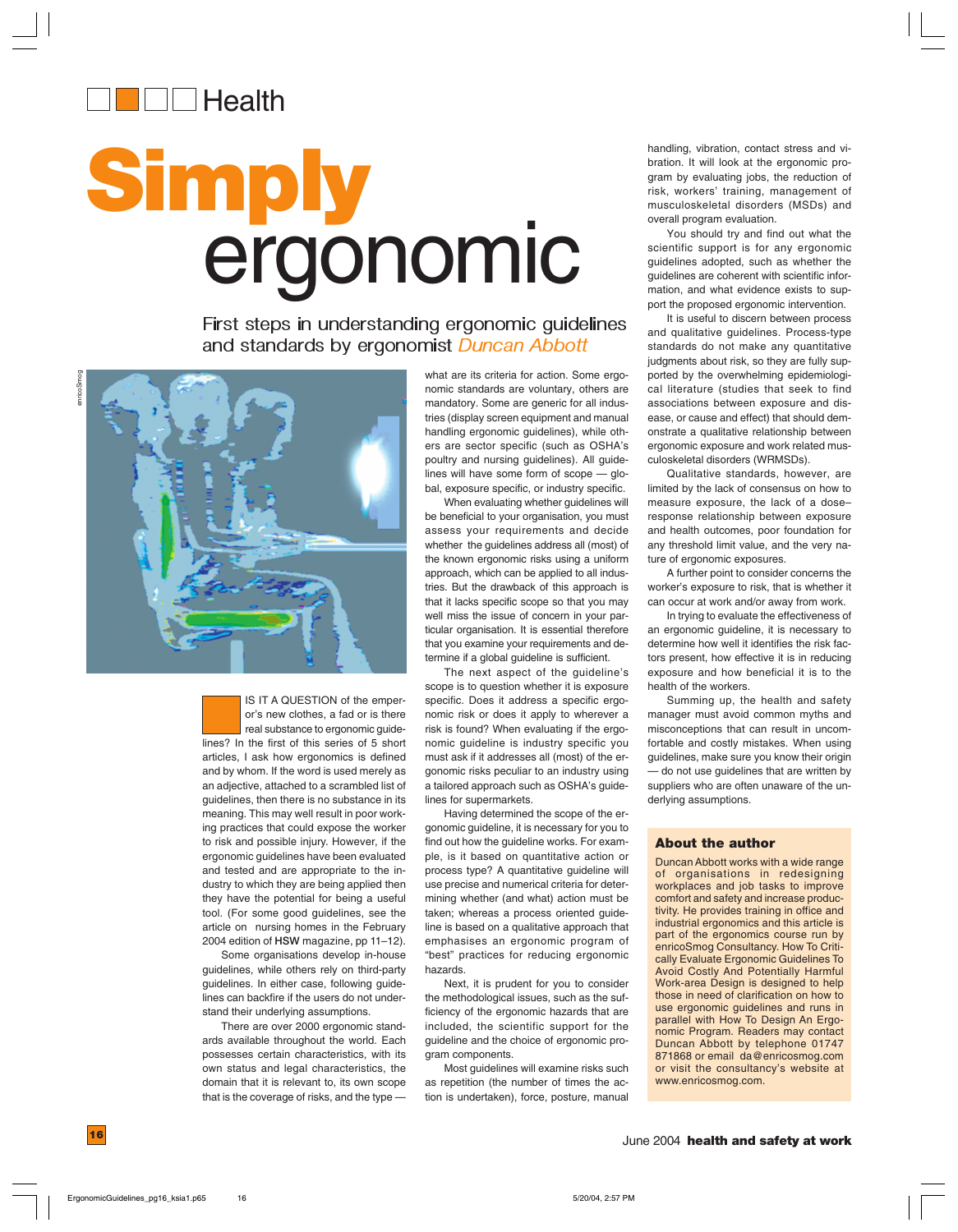### Know how **Fight**

# **Simply** ergonomic

#### *In the second of this series of 5 short articles, In the second of this of 5 short articles,* Duncan Abbott *introduces anthropometrics and biomechanics and explains the ergonomist's role*

WORK involves the use of tools and ergonomics is concerned with the design of these and, by extension, with the design of artefacts and environments for human use. If an object is to be used by human beings then it is presumably to be used in the performance of some purposeful task of activity. Such a task may be regarded as "work" in the broader sense. Thus, ergonomics can be defined as the science concerned with work or as a science concerned with design.

When undertaking a risk assessment the ergonomist will apply a multi disciplinary knowledge from various fields of the human sciences, including anthropometrics, mechanics, computer science, engineering, physiology, psychology, and sociology. This knowledge, when coupled with specific ergonomic methods and techniques, such as task analysis, video analysis, RULA (rapid upper limb assessment), will yield relevant information about hazards to allow the ergonomist to put forward improvements to increase the usability of a work system or product.

The ergonomic approach relates to many different human facets — not only physical injuries and their prevention. It can be considered holistic, as the ergonomist's intention is to design a workplace or environment to fit people, rather than the other way round. Thus the term "fitting the task to the worker" is commonly associated with the term ergonomics and, more recently, "inclusive design".

The measurement and analysis of body dimensions and the proportions of the human body in relation to workstation design, equipment, furniture, and consumer products is known as anthropometrics. Measurements of different body parts, and the effect that these have on the way things are designed, are why anthropometrics is a very important aspect of ergonomics. Using anthropometric data will help organisations to set up work areas that will allow the greatest number of workers to work safely and make work systems usable.

Biometrics is the science that deals with

the forces that act upon the body; of particular importance to the ergonomist is posture and movement. Neutral posture is when the muscles and ligaments that span the joints are stretched to the least possible extent and so are assumed to be under less strain. The muscles meanwhile can provide their greatest force when joints are in this neutral posture. Bent wrists or asymmetry of the lower back are examples of joints out of a neutral posture.

The worker is the focus of ergonomics, where the intention is to prevent unsafe, unhealthy, uncomfortable or inefficient work practices by taking into account the physical and psychological capabilities and limitations of the human user.

The science of applied ergonomics can help a company achieve a safe work system where integrating technology and the worker's well being are essential requirements. Many organisations have found that having an ergonomist on the team has enabled them to achieve lower design and implementation costs by correcting ergonomic design for equipment and facilities at the initial part of a design project. Getting it right first time has been calculated at around 10% of the cost of a retrofit.

#### **Hazards and risks**

Ergonomic hazards refer to workplace conditions that pose the risk of injury to the musculoskeletal system of the worker. Examples of musculoskeletal injuries are carpal tunnel syndrome (affecting the hand and wrist) and tennis elbow (inflammation of a tendon in the elbow). Ergonomic hazards include repetitive and forceful movements, vibration, temperature extremes, and awkward postures that arise from improper work methods and poorly designed workstations, tools, and equipment.

When an ergonomist undertakes a risk assessment they will consider: body posture and movement (sitting, standing, lifting, pulling and pushing), environmental factors (lighting, noise, temperature, and vibration), communication (information gained visually or through other senses, physical controls).



By getting these factors right, the ergonomist can help an organisation keep its workforce safe and productive.

The ergonomist can assist an occupational health professional ensure that equipment, technical systems and tasks are designed in such a way that they are suited to each user. Humans vary so that most designs are suited to 90% of the population. Thus any risk assessment must ensure that workers that are short, tall, overweight, with disability, old, young, or pregnant are given consideration by making a reasonable adjustment to ensure their comfort and safety.

#### **Consulting an ergonomist**

Ergonomics can improve performance; for example, operator error in complex technical systems has been substantially reduced. This has helped to reduce the risk of terrible accidents such as Chernobyl recurring. Some ergonomic knowledge has been compiled into official standards whose objective is to stimulate the application of ergonomics.

If costly mistakes are to be avoided, an ergonomist should be consulted when any workplace intervention or the task or environment is being considered. In the majority of cases the cost benefits of an ergonomic intervention will far outweigh its cost.

#### **Further reading**

1. Pheasant, S, Bodyspace – Anthropometry, Ergonomics And The Design Of Work, (P4), ISBN 0 7484 0326 4

2. Ergonomics For Beginners, Dul, J and Weerdmeester, B, 2nd Edition, Taylor and Francis, ISBN 0 7484 0825 8

3. Alexander, DC, (1998, March), Strategies For Cost Justifying Ergonomic Improvements, IIE Solutions, 30–35

**Readers may contact Duncan Abbott by telephone 01747 871868 or email him at da@enricosmog.com**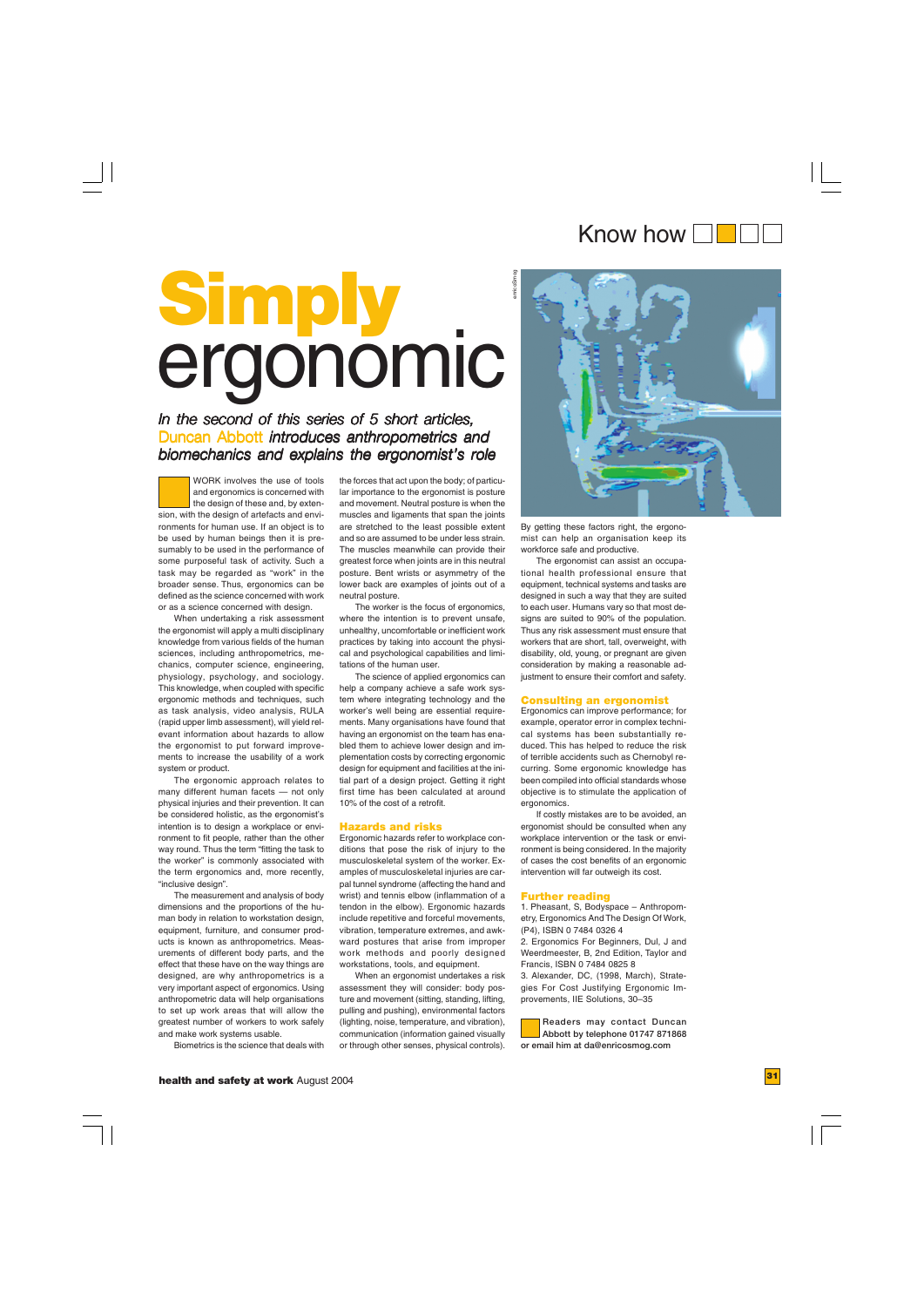### $\Box\Box$  Know how



WHEN ergonomists approach work organisation or job or task design, they will utilise a multidisciplinary knowledge to look at both the physical and cognitive aspects. They will study the physical layout to ensure items are placed so that they pose the least risk of injury or error. They examine the cognitive layout to ensure that items such as dials and controls are laid out to match the mental model of the operator/user so that they do not result in error or confusion when used.

To assist the ergonomists in their investigations, ergonomic methodology and tools, research, guidelines and standards might be consulted. Two methods that may bring success to any change are the task analysis and the user trial. Task analysis will be discussed in this article and user trials will be discussed in part 4 of the series.

#### **Why do a task analysis**

A task analysis breaks down any task into its components of subroutines, which communicates to a task analyst all aspects of the task that an operator performs. The task breakdown will enable a designer to clearly understand the demands of the task, which is essential when redesigning an operator's task, providing new equipment or updating/ modifying existing equipment. A task analysis when undertaken will ensure that a vital, but unseen, aspect is not ignored or missed.

The goal of the analysis is to break down the job into small tasks so that risk factors associated with each task can be identified. Each risk factor can then be evaluated to determine the likely impact on the operator, when changes to equipment, materials or environment takes place. Having gathered this knowledge the designer can then design out any hazards that may arise and, if this is not possible, put in controls to maximise safety.

# **Simply** ergonomic

#### *In the third of this series of five reports* Duncan Abbott *looks at work organisation*, *job design and task analysis*

The objective of the task analysis is to gather information and to get an overall detailed picture of the operator performing a task in his or her environment. If the task analysis is accurate, and the data collected is interpreted correctly, then a successful design will be achieved. Data can be collected in the following ways.

- By recording the operation of the operator using a video camera — there is a minimum of interruption, as the task analyser can study the operator repeatedly at their workplace.
- Documentation is studied, which gives an accurate picture of how work should be performed, whereas the video footage will reveal if this is what happens in practice.
- The task analyst observes the operator and, using a checklist, the priority and duration of tasks are determined.

Having completed the task analysis it is essential to ensure that infrequent or unscheduled activities, such as maintenance and cleaning are factored into the design. For example, many cleaners suffer from injuries that result from poorly laid out workstations, as the designer had made no allowance for cleaners to access all parts of the workstation. This has led to them adopting poor work practice to perform their tasks (see **HSW** July 2004, pp 12–14, Caring For Cleaners, for example).

#### **Work organisation**

Forward thinking health and safety managers have realised that by getting the relationship between their greatest assets – people and technology – right, they can create work environments which are both flexible and responsive to the demands of its occupiers and users. For most organisations, technology has emerged as a key factor when considering work environments. As one of the few disciplines that adopt a socio-technical view, ergonomists believe that an organisation's implementation strategy must facilitate organisational change and human learning as well as

technical change for it to be successful.

When organising work and making job changes, there are several factors that are often overlooked — repetition, speed of throughput, changing from a manual to automated task and managing change.

Repetition should be designed out at the initial stage. If repetition cannot be avoided then operators must be able to rotate jobs, so that they can avoid risk of injury and boredom. When operators are called upon to work at a predetermined rate, it is essential that the rate is constant and that speed does not fluctuate.

Also, when manual tasks are replaced by automation, the effects on the operator need to be considered. The interaction between human–machine or human–human can be upset. Any change in workload or task demands must be phased in, to allow the operators to achieve a task fitness that will help avoid the risk of injury. Changes must be introduced with care, so that they are accepted by the operators, and a postanalysis should be undertaken, for example a satisfaction survey.

#### **Summary**

Success in a working environment can be achieved by utilising 2 simple methods.

Firstly, a task analysis should be done whenever environments are considered to be changed, new technology is to be implemented or a change of working practices is being considered. It should examine all parameters of the task, so that any proposed automation or workplace adaptation can be evaluated to ensure alterations will not hinder the task or frustrate the worker.

Secondly, user trials should always be considered when making changes to the working environment. For example, a mock-up of a redesigned counter should be made and some of the staff should interact with the new design. This ensures that any problems are corrected and costly redesign after implementation is avoided.

 **Readers may contact Duncan Abbott on tel 01747 871868/870257.**